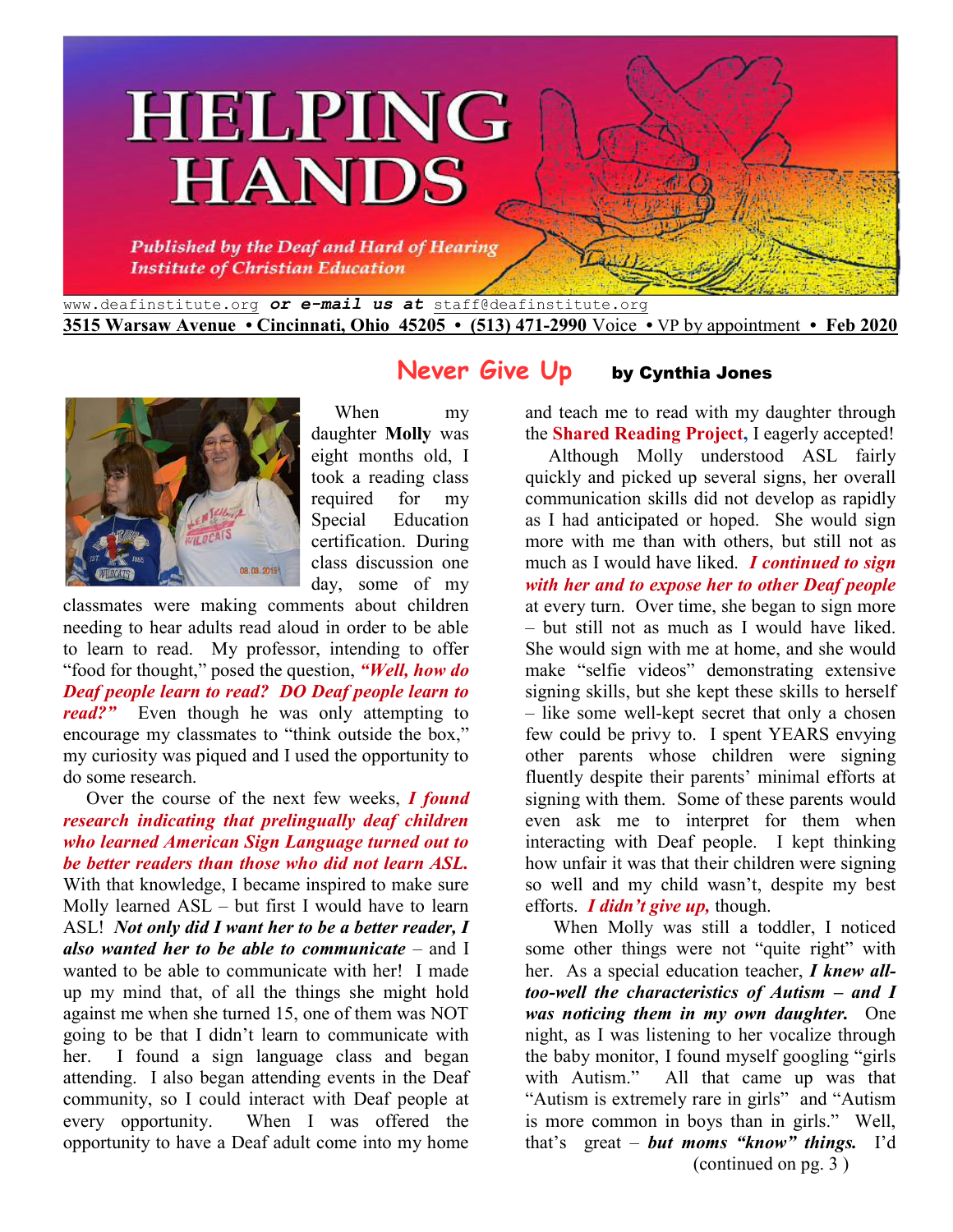

**Perseverance** *by Pam Eubanks (My word for 2020)*

 *"Perseverance" - "persistence in doing*

*something despite difficulty or delay in achieving success."* As I look back to our family's beginnings in the "Deaf World," I remember people God placed around us BEFORE we knew we needed them! **Sarah Nickels, Richard Miller, Cecil Bennett, Julie** and **Werner Hallabrin,** and so many others.

 We found out **Nathaniel** was deaf when he was 22 months old. *What a shock! So many questions!* So many unknowns! What a challenging, lifestretching, on-going learning experience for our whole family. *How do we do "family life" with added new dimensions?* 

 My job title -- "**Family Ministry Representative**" came about after the fact! As our family began *"life after Nathaniel's diagnosis of 'Deaf',"* **God connected us** with such a variety of people who knew families with a child who is deaf. In the beginning of these connections, *we began gathering various things that helped our family deal with deafness in our dailiness* -- *so we could share with others!* 

 Thinking back to daily family things, the #1 item was a flashlight! Why? *Think of all the places a family finds themselves trying to communicate in the DARK!* In the car at night, bedtime after lights are out, when you don't want to wake up everyone, but your child who is deaf needs to tell you



something, when a movie is shown at a gathering, so the lights are turned OFF. The list of helpful things eventually became more than a plastic bag could hold. **Becky**

**Samborsky**, suggested we get a cloth bag. **Paulina Dolerhi**, took our ideas and came up with a logo. **Norene Engled,** mom of a CCU Deaf Ministry student, found cloth bags that our **"Gifts of Hope"** logo would fit on the front. She created iron-on pictures of our logo for the bags.

**GE Jet Engine employees** (where **Cecil Bennett**, Deaf Institute founder, worked before he started DI) began donating toys for our **GOH bags!** They still give us toys, books, etc to give to families! *We have the joy of sharing these gifts and practical "tools" for everyday family life with families we would never know otherwise!*

*God knows how to connect* those who need what we can share in such a variety of ways! People have connected us personally with so many *families who need encouragement in their 24/7/365 daily living family life.* What a joy to be part of His connectors!

These Gifts of HOPE help us have on-going connections with families. They get information about our **All About Deaf Kids Fair, Deaf & Family & Friends Camp, Summer-Time Kids events, Shared Reading Program,** and other *family-friendly deaf/hearing events.* 

 Our sister organization **Deaf Missions**, in Council Bluffs, Iowa, produces wonderful materials for families who want to share Bible truths with people who are deaf.

*Our Heavenly Father really knows how to equip and connect people!* 

### Meet Our New Teen Director

*My name is Ash Huston. I grew up in an area on the East Side of Cincinnati called Pleasant Plain. Growing up I always did and still do attend Withamsville Church of Christ. Currently I am a practicum student at Cincinnati State to become a Sign Language*



*Interpreter. I am projected to graduate in the fall of this year. I started learning ASL as a second language in my junior year of high school. My teacher strongly encouraged us to attend silent dinners. So I started getting involved with the Deaf community that way.*

 *Soon after starting at Cincinnati State, I was invited to the National Christian Convention of the Deaf in Michigan where I met many of the people I've had the pleasure of working with since. The following summer, I was invited to Deaf & Family & Friends Camp to work with the teens and I had an amazing time. Between camp and NCCD, I knew I wanted to get involved with deaf ministry and I was especially excited when I was given the opportunity to work with deaf teens with Deaf Institute. I am very excited to get to know more people and I look forward to God's plans for my work in the ministry.*

*(Ash was added to our staff part-time to work with deaf teens and to help reduce Bryan's work load.)*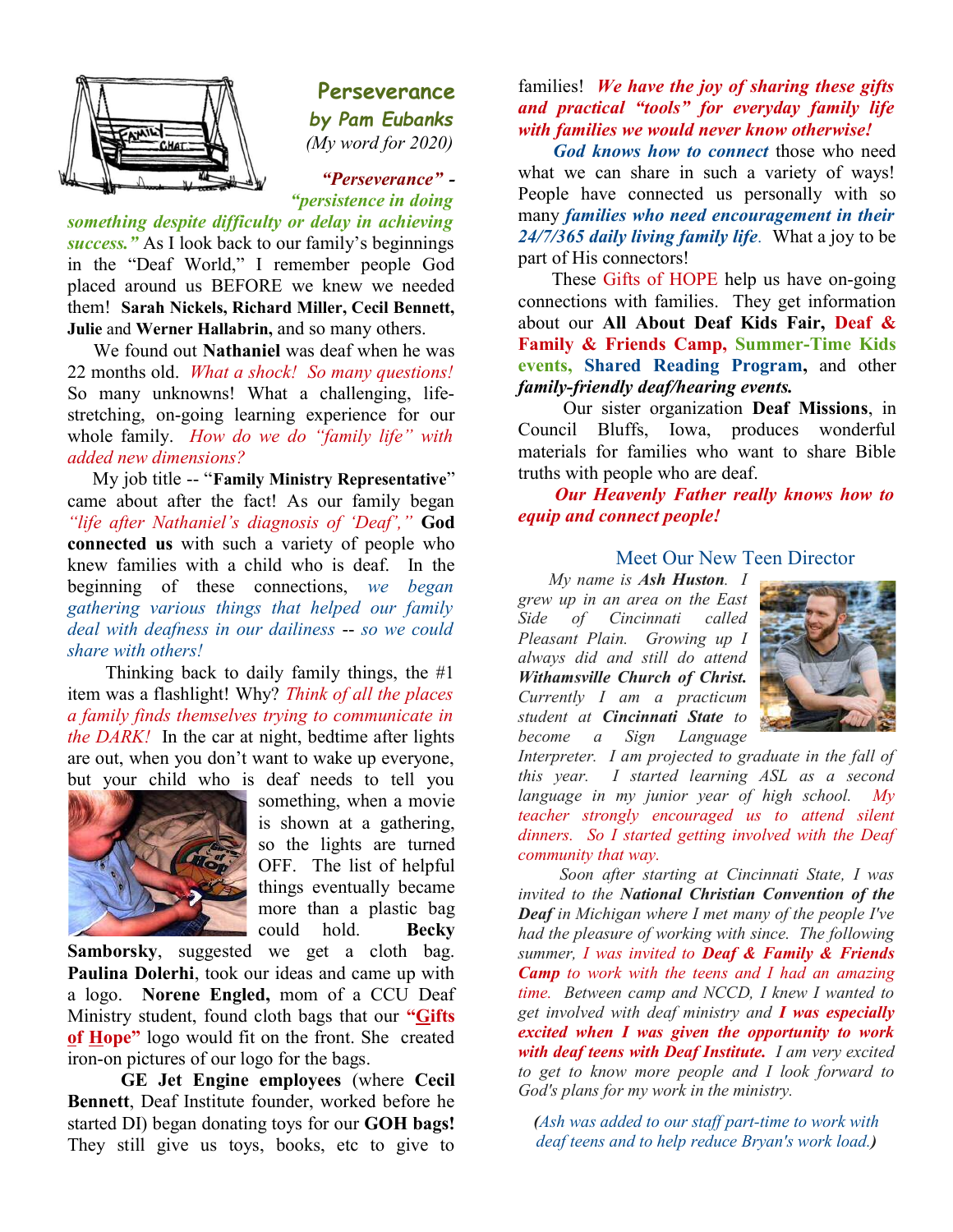#### *(Continued from page 1)*

mention to friends or fellow Special Ed teachers my suspicions and I'd get remarks like, "Pfft! She doesn't have Autism!" or "You're just overreacting because you know too much about disabilities!" But moms know things. *I mentioned my concerns to my pediatrician, who has always been very attentive to my concerns regarding Molly, but he said he did not see the need for worry. But moms know things***.** Finally, around the age of four and a half, when she still wasn't potty-trained, was having more difficulty than her peers in school, had rejected her cochlear implant, and was not producing expressive language on pace with her peers, her teachers and other school personnel began to hint at Autism. I was able to get an appointment with a developmental pediatrician, who *diagnosed her as mildly Autistic.* The pediatrician did say that if Molly hadn't been Deaf, we might never have noticed the Autism – but the Autism diagnosis sure did confirm and explain why all my efforts at signing with her were not paying the dividends I had been expecting! *Now, I knew I definitely could not give up! Now, I knew I had to work that much harder!* This child needed my perseverance now more than ever! Her Autism made her strongwilled? Well, my motherhood made me even more strong-willed! *I would not give up on her need to be able to communicate!* 

The past two years, since Molly has been in high school, she has become increasingly more expressive with her signing. Her teacher shares multiple anecdotes per week about how Molly is initiating conversation and interacting more with her. *I finally feel like my investment is paying off.* Recently, we had a little early season snow, enough to cause the school to cancel afternoon activities – including a party Molly was supposed to attend. She spent much of that evening looking out the window at the snow and asking, "School tomorrow?" I told her I thought there would be school tomorrow and asked her what she thought. She kept saying, "School tomorrow?" Then, she began signing three signs that I couldn't decipher at first. Although I was at a loss, I wasn't giving  $up -$  and neither was she! I recognized one of the signs as, "grow," but I couldn't quite put the others together in the context of what she was trying to say. She kept signing and I kept searching my memory bank for what she might be trying to tell me. She picked up her iPad and typed in the word "hot." Ok, now, we were getting somewhere! One of the words she was signing was "hot!" Hmmmm . . . "hot," "grow," with the sign in between "TEMPERATURE!" "HOT TEMPERATURE SPRING!" She was telling me she prefers hot

temperatures in the spring! *I was BEAMING with excitement and had tears of joy in my eyes! I signed, "OH! You prefer hot temperatures in the spring!* **Then, I told her how PROUD I was of her for continuing to sign and not giving up on me when I didn't understand her!** She told me again how she preferred the hot temperatures in the spring. I told her I did too, but that we need winter so the flowers and trees can be pretty in the spring. I even told her that, in a few months, it would start to get warm again, but right now it was winter and that we need winter to make the flowers and trees pretty in the spring. I thanked her again for not giving up on me when I didn't understand her and told her again how very proud I was of her.

*What a communication journey this has been!*  From the curious mom of an eight month old baby hoping to give her child the opportunity to become a

better reader to the beaming mom of a seventeen year old young lady thrilled at her daughter's progress, *I have grown as* 



*a parent. I have not given up on her right to communicate – and she has not given up on making sure I understand her!*

*(Pam Eubanks has helped Cynthia and Molly through our Gifts of Hope, Shared Reading Program and Summertime Kids Activities)*

# *Memorial Gifts*

In Memory of *Cecil & Rena Bennett* Bryan & Pam Eubanks

In Memory of *George & Lucille Burns* Enon Valley Church of Christ

> In Memory of *Janice Eckerle* Bryan & Pam Eubanks

In Memory of *Elmo & Christine Flynn* Don & Donna Flynn

> In Memory of *Bonnie Irwin* Bryan & Pam Eubanks